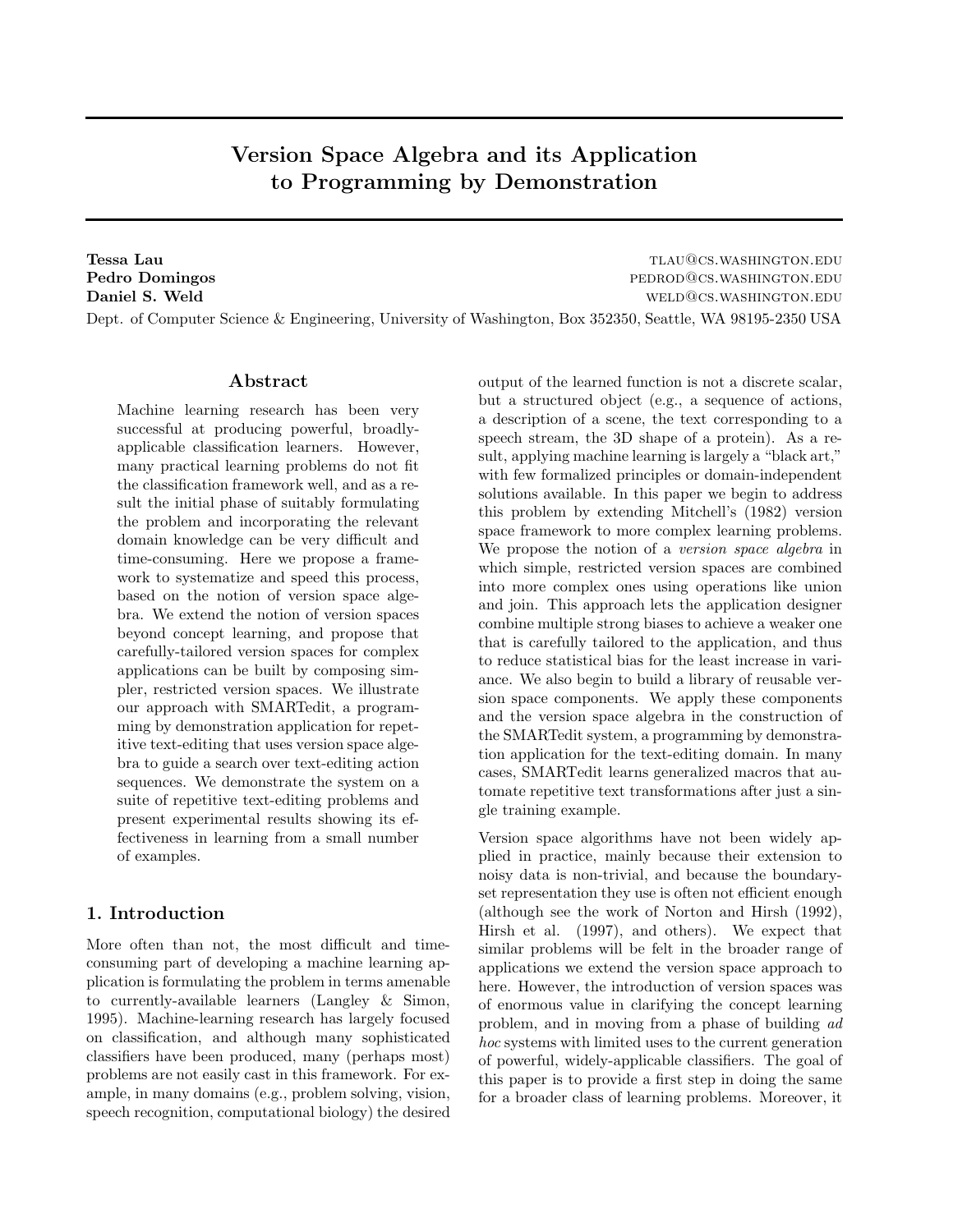may often be the case that some component version spaces in an application can be efficiently maintained while others require heuristic search. Combining the two should produce better results than approaching the whole problem in an ad hoc manner.

# 2. Version Space Algebra

In this section, we define our concept of a version space algebra: a method for composing together many simple version spaces using algebraic operations such that the whole is also a version space. We first extend version spaces to apply with any partial order (not just generality, as in Mitchell (1982)). We then define the union, intersection, join, and transform operators over these extended version spaces, and describe the conditions under which the combined version space may be efficiently maintained.

A hypothesis is a function that takes as input an element of its domain and produces as output an element of its range. A hypothesis space is a set of functions with the same domain and range. The *bias* determines which subset of the universe of possible functions is part of the hypothesis space; a stronger bias corresponds to a smaller hypothesis space. We say that a training example  $(i, o)$ , for  $i \in domain(h)$  and  $o \in range(h)$ , is consistent with a hypothesis h if and only if  $h(i) = o$ . A version space,  $V_{H,D}$ , consists of only those hypotheses in hypothesis space  $H$  that are consistent with the sequence D of examples. When a new example is observed, the version space must be updated to ensure that it remains consistent with the new example. We will omit the subscript and refer to the version space as VS when the hypothesis space and examples are clear from the context.

In Mitchell's (1982) original version space approach, the range of functions was required to be the Boolean set  $\{0, 1\}$ , and hypotheses in a version space were partially ordered by their generality. (A hypothesis  $h_1$  is more general than another  $h_2$  iff the set of examples for which  $h_1(i) = 1$  is a superset of the examples for which  $h_2(i) = 1$ .) Mitchell showed that this partial order allows one to represent the version space solely in terms of its most-general and most-specific boundaries G and S (*i.e.*, the set G of most general hypotheses in the version space and the set  $S$  of most specific hypotheses). The consistent hypotheses are those that lie between the boundaries  $(i.e., every hypothesis in the$ version space is more specific than some hypothesis in  $G$  and more general than some hypothesis in  $S$ ). We say that a version space is *boundary-set representable* (BSR) if and only if it can be represented solely by the S and G boundaries. Hirsh (1991) showed that

the properties of convexity and definiteness are necessary and sufficient for a version space to be BSR.

Mitchell's approach is appropriate for concept learning problems, where the goal is to predict whether an example is a member of a concept. We extend the approach to any supervised learning problem  $(i.e.,$  to learning functions with any range) by allowing arbitrary partial orders. We base this proposal on the observation that the efficient representation of a version space by its boundaries only requires that some partial order be defined on it, not necessarily one that corresponds to generality. The partial order to be used in a given version space is provided by the application designer, or by the designer of a version space library. The corresponding generalizations of the G and S boundaries are the least upper bound and greatest lower bound of the version space. As in Mitchell's approach, the application designer provides an update function  $U(VS, d)$  that shrinks VS to hold only the hypotheses consistent with example d.

We now introduce a version space algebra using these extended version spaces. We define an atomic version space to be a version space as described above, *i.e.*, one that is defined by a hypothesis space and a sequence of examples. We define a composite version space to be a composition of atomic or composite version spaces using one of the following operators.

Definition 1 (Version space union) Let  $H_1$  and  $H_2$  be two hypothesis spaces such that the domain (range) of functions in  $H_1$  equals the domain (range) of those in  $H_2$ . Let D be a sequence of training examples. The version space union,  $VS_{H_1,D} \cup VS_{H_2,D}$ , is equal to  $VS_{H_1\cup H_2,D}$ .

Hirsh proved that the union of two BSR version spaces is also BSR if and only if the union is convex and definite. In contrast, we allow unions of version spaces such that the unions are not necessarily boundaryset representable, by maintaining component version spaces separately; thus, we can efficiently represent more complex hypothesis spaces.

Proposition 1 (Efficiency of union) The time (space) complexity of maintaining the union is a linear sum of the time (space) complexity of maintaining each component version space.

### Definition 2 (Version space intersection)

Let  $H_1$  and  $H_2$  be two hypothesis spaces such that the domain (range) of functions in  $H_1$  equals the domain (range) of those in  $H_2$ . Let  $D$  be a sequence of training examples. The version space intersection,  $VS_{H_1,D} \cap VS_{H_2,D}$ , is equal to  $VS_{H_1 \cap H_2,D}$ .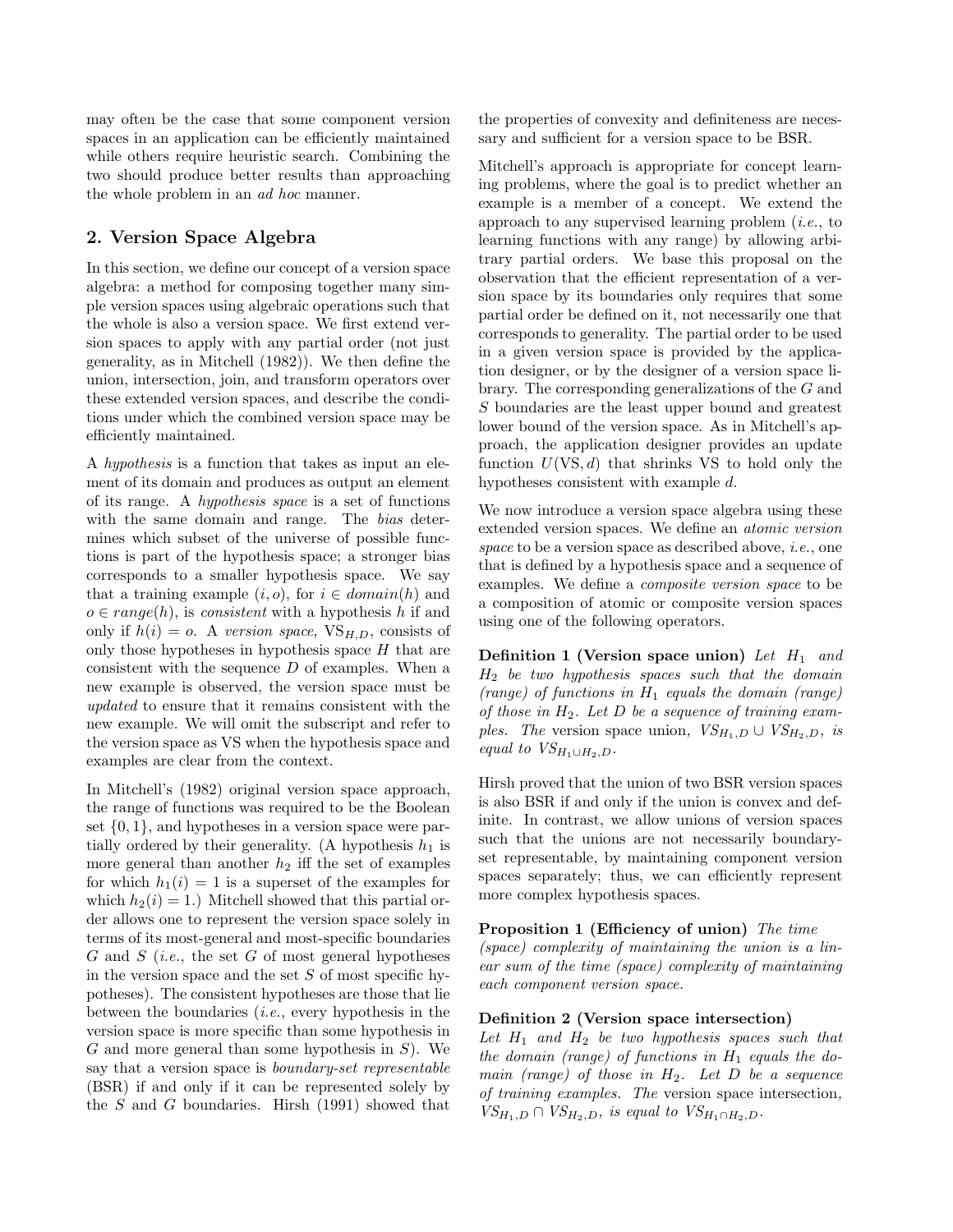The considerations made above for the version space union also apply to the version space intersection.

In order to introduce the next operator, let  $C(h, D)$  be a consistency predicate that is true when hypothesis h is consistent with the data  $D$ , and false otherwise. In other words,  $C(h, D) \equiv \bigwedge_{(i, o) \in D} h(i) = o$ .

## Definition 3 (Version space join)

Let  $D_1 = {d_1^j}_{j=1}^n$  be a sequence of n training examples each of the form  $(i, o)$  where  $i \in domain(H_1)$  and  $o \in range(H_1)$ , and similarly for  $D_2 = \{d_2^j\}_{j=1}^n$ . Let D be the sequence of n pairs of examples  $\langle d_1^j, d_2^j \rangle$ . The join of two version spaces,  $VS_{H_1,D_1} \bowtie VS_{H_2,D_2}$ , is the set of ordered pairs of hypotheses  $\{\langle h_1, h_2 \rangle | h_1 \in$  $VS_{H_1,D_1}, h_2 \in VS_{H_2,D_2}, C(\langle h_1, h_2 \rangle, D)\}.$ 

Joins provide a powerful way to build complex version spaces, but a question is raised about whether they can be maintained efficiently. Let  $T(VS, d)$  be the time required to update VS with example  $d$ . Let  $S(VS)$  be the space required to represent the version space VS (perhaps with boundary sets).

# Proposition 2 (Efficiency of join)

Let  $D_1 = {d_1^j}_{j=1}^n$  be a sequence of n training examples each of the form  $(i, o)$  where  $i \in domain(H_1)$  and  $o \in$  $range(H_1)$ , and let  $d_1$  be another training example of the same type. Define  $D_2 = \{d_2^j\}_{j=1}^n$  and  $d_2$  similarly. Let D be the sequence of n pairs of examples  $\langle d_1^j, d_2^j \rangle$ .  $If \forall D_1, D_2 \ [C(h_1, D_1) \land C(h_2, D_2) \Rightarrow C(\langle h_1, h_2 \rangle, D)],$ then  $\forall D_1, d_1, D_2, d_2$ 

$$
S(VS_{H_1,D_1} \bowtie VS_{H_2,D_2})
$$
  
=  $S(VS_{H_1,D_1}) + S(VS_{H_2,D_2}) + O(1)$   
 $T(VS_{H_1,D_1} \bowtie VS_{H_2,D_2}, \langle d_1, d_2 \rangle)$   
=  $T(VS_{H_1,D_1}, d_1) + T(VS_{H_2,D_2}, d_2) + O(1)$ 

In many domain representations, the consistency of a hypothesis in the join depends only on whether each individual hypothesis is consistent with its respective training examples, and not on a dependency between the two hypotheses in a pair. In this situation we say there is an independent join in which the consistency of a pair of hypotheses in the version space join follows from the consistency of each individual hypothesis relative to its respective training examples. If the join is independent, then the hypotheses in the version space join are exactly the hypotheses in the Cartesian product of the two component version spaces, and the join may be updated by updating each of the two component version spaces individually. For instance, given  $VS_1$  containing hypotheses  $\{A, B\}$ , and  $VS_2$  containing  $\{X, Y\}$ , even though A and X are consistent with their respective data, it is not always the case that  $\langle A, X \rangle$  is consistent with the joint data. Although we have not yet formalized the conditions under which joins may be treated as independent, Section 4 gives several examples of independent joins in the PBD domain.

Note that our union and intersection operations are both commutative and associative, which follows directly from the properties of the underlying set operations. The join operator is neither commutative nor associative.

Definition 4 (Version space transform) Let  $\tau_i$  be a mapping from elements in the domain of  $VS<sub>1</sub>$  to elements in the domain of  $VS_2$ , and  $\tau_o$  be a one-to-one mapping from elements in the range of  $VS<sub>1</sub>$  to elements in the range of  $VS_2$ . Version space  $VS_1$  is a transform of  $VS_2$  iff  $VS_1 = \{g | \exists_{f \in VS_2} \forall_i g(i) = \tau_o^{-1}(f(\tau_i(i)))\}.$ 

Transforms are useful for expressing domain-specific version spaces in terms of general-purpose ones; see section 4.3 for examples.

# 3. Application Design

In order to use the version space algebra to model an application, the application designer must specify a set of atomic and composite version spaces and designate a single target space, as shown in Table 1. The role of atomic spaces, composite spaces and target space in version space algebra is analogous to the role of terminal symbols, nonterminal symbols and start symbol in a context-free grammar. The simplest update function would examine each hypothesis in the version space individually, and discard the inconsistent hypotheses. A more efficient update function represents only the boundaries of the consistent set, and updates only the boundaries given each training example. The partial order is a means to this end. Similarly, the simplest execution function would separately compute the output for each hypothesis in the version space and assign votes to outputs accordingly, but it may be possible to find the vote for each output more efficiently; we show an example in the next section. When neither approach is feasible, approximate votes may be computed by sampling from the version space; such sampling is an area for future research.

# 4. Programming by Demonstration

Programming by demonstration (PBD) is one possible component of an adaptive user interface. In a PBD application, a user demonstrates how to perform a task, and the system learns an appropriate representation of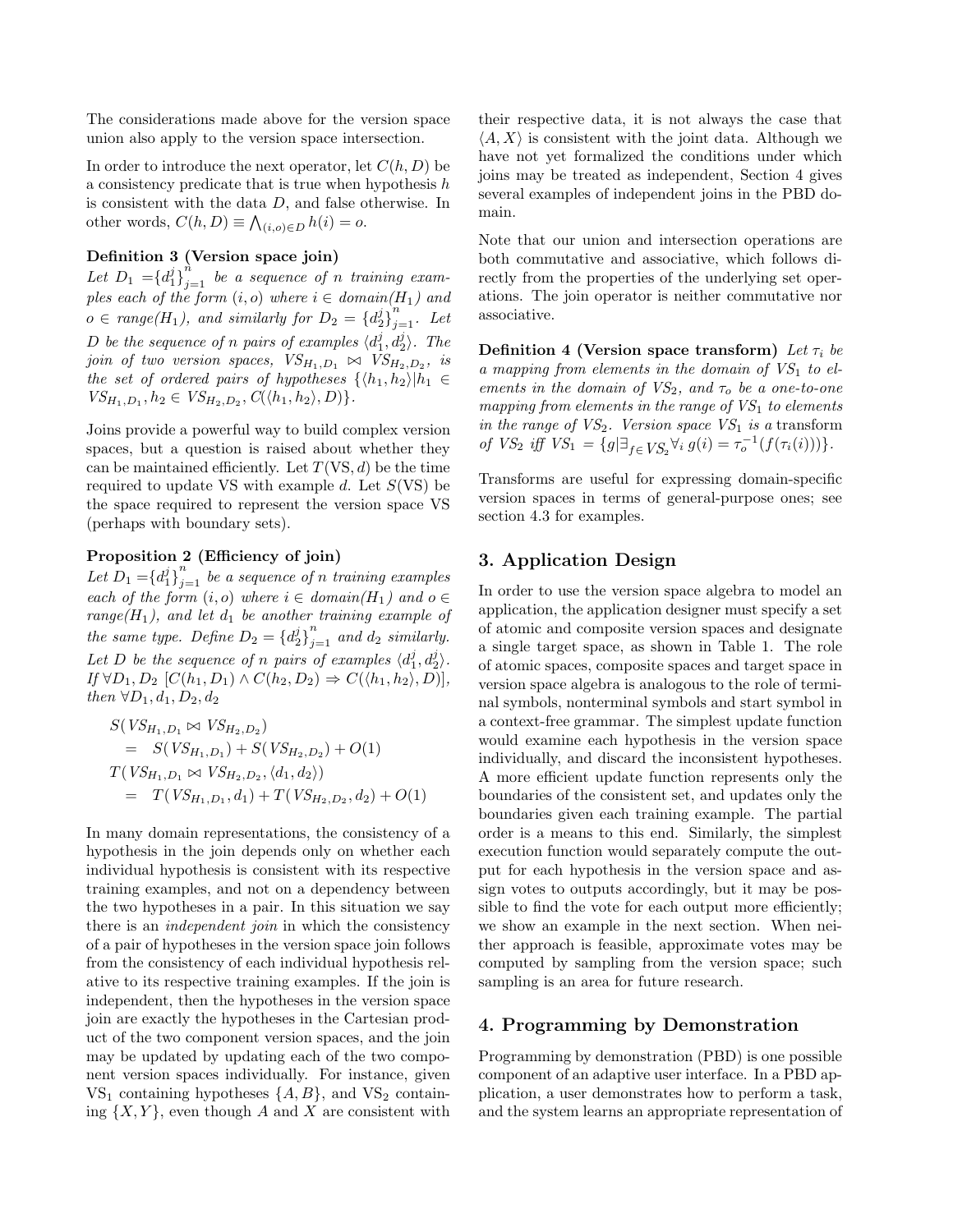Table 1. Domain description to be provided by the application designer in order to use the version space algebra framework.

### For each atomic version space:

- 1. Definition of the hypothesis space.
- 2. A partial order on the hypothesis space.
- 3. An update function that updates the version space to contain only those hypotheses consistent with a given example.
- 4. An execution function that computes a vote for each possible output given an input.

#### For each composite version space:

- 1. Formula expressing it in terms of atomic version spaces, previously-defined composite spaces, and version-space-algebraic operators.
- 2. A transformation function that takes an example for the composite version space and generates the corresponding examples for each component version space.
- 3. An execution function that takes the outputs (votes) of the component spaces' execution functions and produces a vote for each possible output of the composite space.

The target composite version space. (One of the previously-defined composite spaces.)

the task procedure. The learned task model can then be executed on the user's behalf in order to automate repetitive tasks. In this section, we apply our version space algebra to the problem of learning procedural actions in a text-editing domain, and describe our SMARTedit (Simple MAcro Recognition Tool) PBD system that learns programs based on demonstrations of repetitive text-editing tasks.

In this section, we sketch the SMARTedit user interface, define SMARTedit's search space in terms of our version space algebra, and highlight the transformation and execution functions employed by the system.

#### 4.1 The SMARTedit User Interface

SMARTedit implements an editor that supports a subset of the Emacs command language. As the user is editing a file, when she notices that she is about to perform a repetitive task, she invokes the SMART recorder by clicking on a button in the user interface. SMARTedit then records the sequence of states that result from the user's editing commands, and learns functions that map from one state to another.

When the user has completed one instance of the repetitive task, she clicks another button to indicate that she has completed a single demonstration. At this point, SMARTedit initializes the version space using the recorded state sequence as the first training example. SMARTedit updates the version space lazily as the user provides training examples, which allows it to consider infinite version spaces that are only instantiated on receipt of a positive training example.

The learner is able to make useful predictions after just a single training example. When the user enters another state where the same repetitive task must be performed, she invokes the learned procedure step by step. The system chooses the most likely function in the version space, executes it, and presents the resulting state to the user. If the system's guess was incorrect, the user may press a button to switch to the next most likely state, and so on. At any point, she may choose to undo SMARTedit's last action, or override the system and perform edits manually. When the user chooses a state (either by selecting one of SMARTedit's choices or by performing the action manually), this state is interpreted as another example and used to update the version spaces appropriately.

#### 4.2 Version Space Decomposition

We represent procedural knowledge as a function from one application state to another. In the text editing domain, the state is an ordered triple  $(T, L, P)$ , where T is the contents of the text editing buffer,  $L = (R, C)$ the row and column location of the insertion cursor, and P the contents of the clipboard. After an action is performed (e.g., inserting a string at the current cursor position), the resultant state incorporates the changes made by that action.

At the highest level, our composite version space describes a set of functions mapping one text-editing program state to another. The set of functions in the version space represents all text-editing transformations we are able to learn. The goal of the learner is to induce a function from one state to another by generalizing from training examples (in the form of a sequence of states demonstrating the desired state changes). We compose the target version space out of smaller, component version spaces. Figure 1 shows the hierarchy of version spaces corresponding to the target function in the text-editing domain. Although we have presented it here as a tree for clarity, the complete version space has an equivalent representation as a formula in our algebraic notation.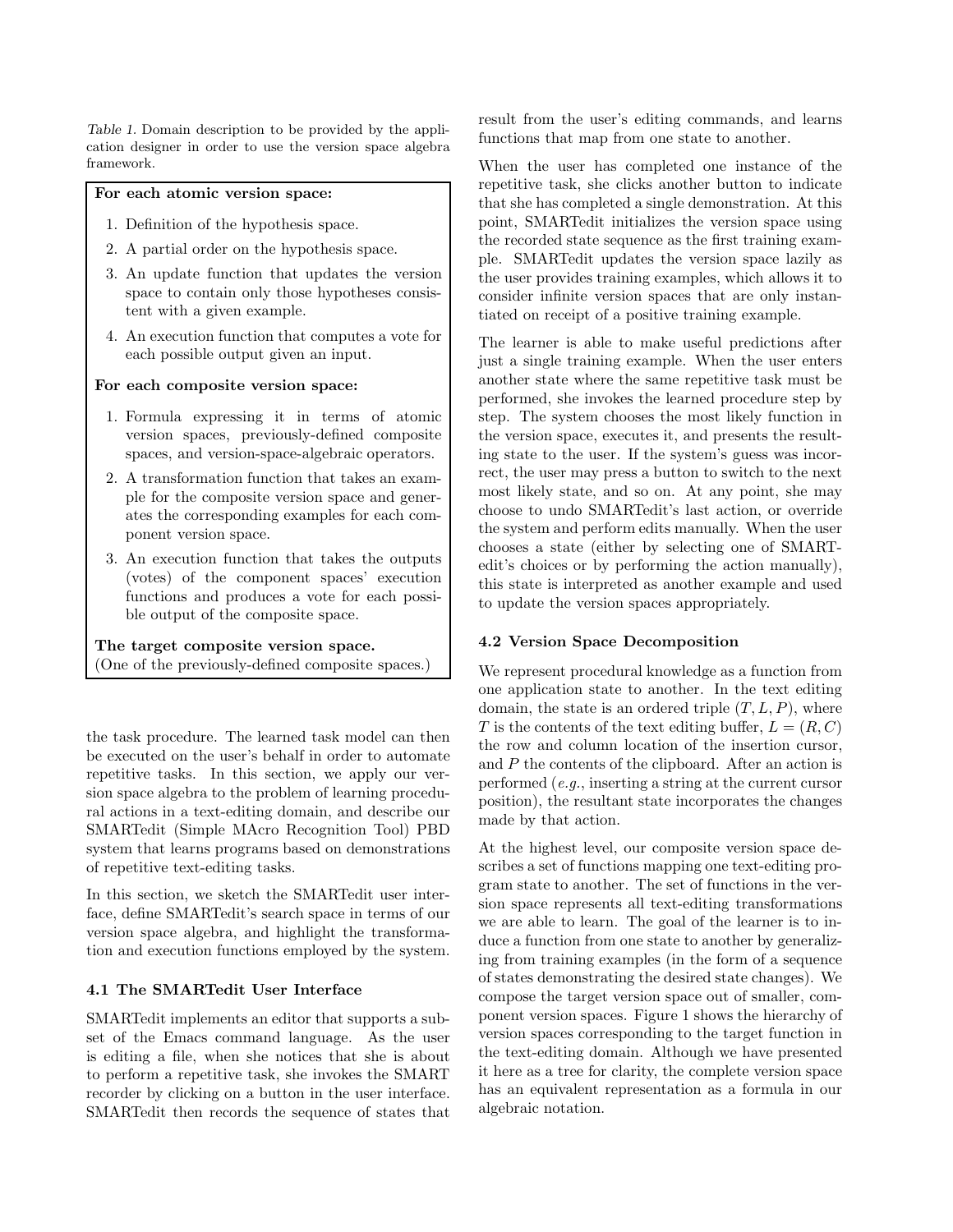The target space Program represents the class of all functions learnable in our domain. It is composed of an independent join of a fixed number of Action version spaces. (In practice, the number is determined lazily as the length of the first training example. Variablelength action sequences are a topic for future research.) Each Action function represents a simple command a user might perform in a text editor, such as moving the insertion cursor, inserting and deleting text at the current cursor location, and manipulating the clipboard (selecting text and copying it to and from the clipboard).

The leaf nodes in the version space hierarchy are the atomic version spaces. The ConstInt hypothesis space includes all functions of the form  $f(int : x) = C$  for some integer constant C. We choose the partial order by the value of C; if  $f(x) = C_1$  and  $g(y) = C_2$ , then  $f \prec g$  iff  $C_1 \prec C_2$ . The Constint version space is trivially maintained; after two or more examples, the version space collapses to one or zero hypotheses. The LinearInt hypothesis space includes all functions of the form  $f(int : x) = x + C$ , for some integer constant C. Its partial order and update function are analogous to ConstInt.

The AbsRow and AbsCol version spaces transform the Constant atomic version spaces from integer functions into functions on row or column values  $(i.e.,$  into functions that change the cursor position to an absolute row or column). Similarly, the RelRow and RelCol version spaces transform LinearInt atomic version spaces into row and column functions (by changing the cursor position relative to its previous location). The Row composite version space consists of the union of Abs-Row and RelRow version spaces, and likewise for the Column version space. The RowCol version space is the independent join of the Row and Column version spaces with a consistency predicate that is always true.

Besides row and column positioning, our domain representation supports positioning the cursor relative to the next occurrence of a string. If the cursor is positioned after (before) a string, we say that the user was finding the next *prefix* (suffix) match. Suppose the user has moved the cursor to the end of the next occurrence of the string "PBD". From the system's point of view, the user may have been searching for the prefix "PBD", the prefix "BD", or the prefix "D". The FindPrefix and FindSuffix version spaces represent these types of string-searching hypotheses.

More formally, the PrefStr and SuffStr hypothesis spaces include all functions of the form  $f() = T$  for some constant string T. We choose the partial order of PrefStr according to a string prefix relationship in



Figure 1. Version space structure for the text-editing domain. The upper tree shows the complete version space for a Program, expressed in terms of Action version spaces (middle tree). Action version spaces are in turn expressed in terms of Location version spaces (bottom tree). Italicized text denotes an atomic version space, while regular text denotes a composite version space.

the string T; if  $f() = T_1$  and  $g() = T_2$ , then  $f \prec g$  iff  $T_1$ is a proper prefix of  $T_2$ . (SuffStr is defined similarly.) For clarity, we omit the function symbol and simply refer to the function as the string it produces. The least upper bound (LUB) and greatest lower bound (GLB) boundaries of the PrefStr version space are initialized to be  $S$  and  $C$  respectively, where  $S$  is a token representing the set of all strings of length  $K$  (some constant greater than the maximum text buffer size) and  $\mathcal C$  is a token representing the set of all strings of unit length. When the first example is seen, the LUB becomes the singleton set containing the contents of the text buffer following the cursor (a string), and the GLB becomes the singleton set  $\{^{\omega}c^{\gamma}\}$ , where c is the character immediately following the cursor. After the first example the LUB and GLB will always contain at most one string each. Given a new training example in which the string  $T$  follows the cursor, and the LUB contains the string  $S$ , the LUB is updated to contain the longest common prefix of S and T. The GLB remains unchanged if the character immediately following the cursor is again  $c$ ; otherwise the version space collapses to the null set.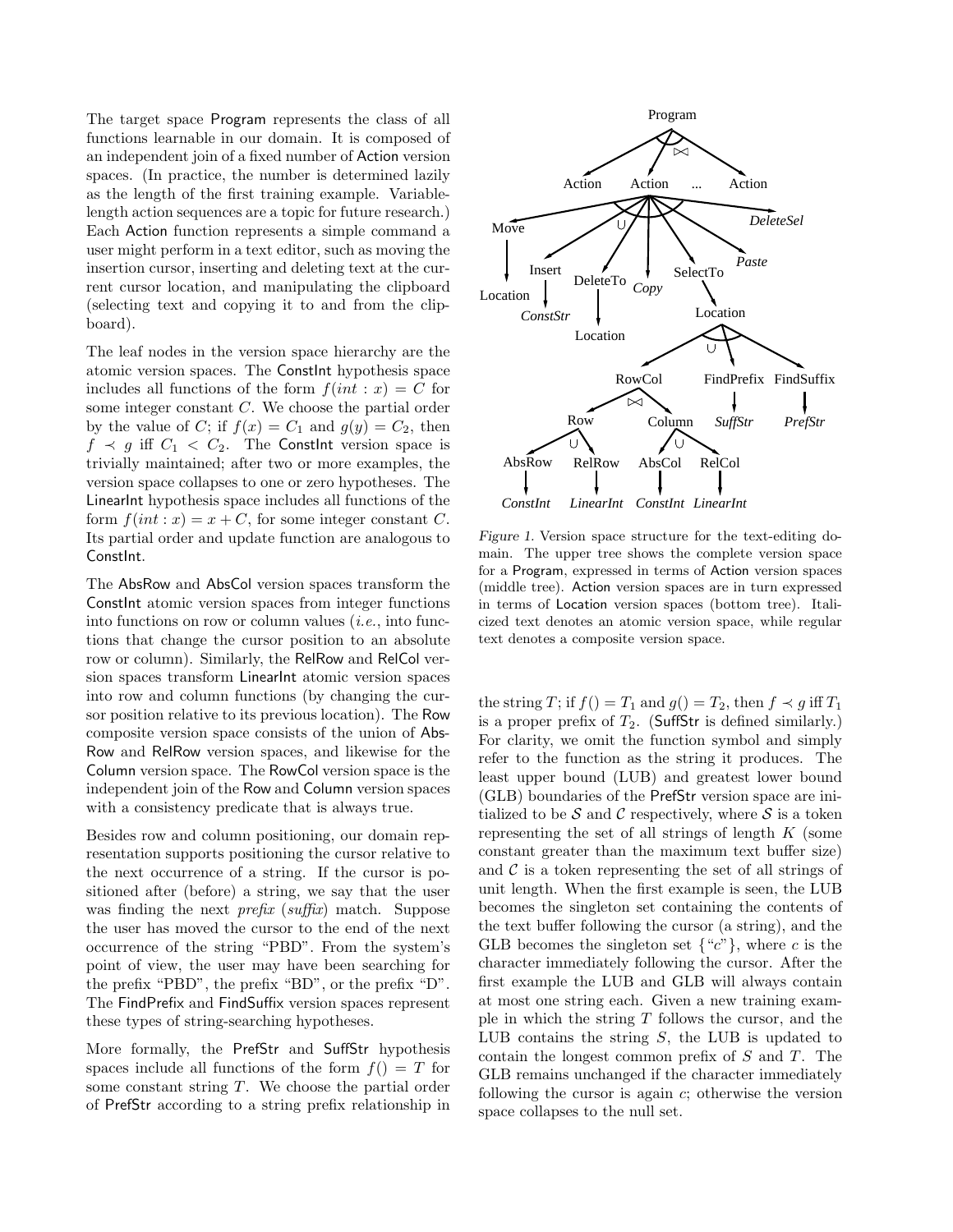The FindPrefix version space transforms each hypothesis in the SuffStr version space into a function from a state to a cursor position. For each function in the SuffStr version space, we create a corresponding function in FindPrefix that locates the first occurrence of this string, and returns the cursor position at the end of the matching occurrence. FindSuffix transforms PrefStr analagously, finding the beginning of each matching occurrence.

The various types of cursor-positioning functions are unioned together as the single Location version space, which is in turn transformed by many of the actions. For instance, the Move version space transforms Location to provide functions from one state to a new state with a different cursor location. The DeleteTo (SelectTo) version space transforms a Location version space to represent functions that delete (select) from the input cursor location to a new location, and output a new state in which the text between the two positions has been deleted (selected).

#### 4.3 Transformation and Execution

The transformation functions for the composite version spaces are straightforward; they convert between state-state functions and functions over more primitive data types such as integers and tuples of integers. Although a complete description of the transformation functions used in SMARTedit is beyond the scope of this paper, we highlight two of the transformations used in our system.

The transformation function for the top-level Program space takes a sequence of states  $s_0, s_1, ..., s_n$  and constructs n examples of the form  $\langle s_{i-1}, s_i \rangle$ , such that the  $i^{th}$  tuple is used to update the  $i^{th}$  Action version space. The RowCol transformation function takes a pair of input/output cursor locations  $((r_i, c_i), (r_o, c_o))$  and constructs the input/output examples  $(r_i, r_o)$  and  $(c_i, c_o)$ that are appropriate for its component version spaces. Other version space transformations are straightforwardly defined.

A version space may be executed on a new input state in order to produce one or more output states. In general, executing a version space on an input  $i$  means letting each hypothesis  $h$  in it cast a vote for its output  $h(i)$ , and then choosing the output with the most votes. If possible, it is desirable to collect the votes without explicitly enumerating the hypotheses. For the purposes of the PBD application, we are interested in the ranked list of output states, with a preference for output states that are supported by larger numbers of hypotheses. In order to compute the output states for a given input state, the input state is propagated down

to the atomic version spaces at the leaves of the tree using the same transformation function used to update the version space. The outputs of the leaves are then propagated up through the version space, using the transformation functions to convert them to the proper type. The set of outputs for the target space are then ranked according to the number of hypotheses that voted for each output, and the highest-ranked state is presented to the user as previously described.

The execution of the FindSuffix version space bears mentioning. The underlying Prefix version space represents a set of strings, the longest of which is the string in the LUB, the others being some prefix of the string in the LUB. The execution maps each string in Prefix to the cursor location corresponding to its first occurrence in the text file following the location of the cursor. We can perform this search efficiently in time  $O(st)$  where s is the length of the string and t is the length of the text file, by comparing the string against the text starting at every position in the text file following the cursor position. The algorithm is as follows: find the first location where the first  $k_1$  characters of the text and search string match. Cast  $k_1$  votes for this location, one for each of the prefixes which matched. Continue searching from this occurrence for a match of at least length  $k_2 > k_1$ , casting  $k_2 - k_1$  votes for the next match. Repeat until all prefixes have been matched or the end of text is reached, and return the set of output locations and their votes as the result of the execution. FindPrefix is handled in a similar fashion.

### 5. Experimental Results

We have applied the SMARTedit system to a representative collection of repetitive text-editing scenarios. Each scenario is a collection of training examples; a training example is a sequence of  $(T, L, P)$  states. Figure 2 lists the scenarios we used to evaluate SMARTedit, along with the total number of instances in each, and the number of instances the system needed to see before making the correct prediction on all remaining instances (i.e., applying the correct transformation to them). In some cases, the system succeeds after just a single example.

The columns scenario operates on a text file containing data in whitespace-separated columns. The task in this scenario consists of moving the first column to the end of the line. The typical sequence of actions involved in this task is to select the text in the first column, copy it to the clipboard, delete the selection, move the cursor to the end of the line, and paste the contents of the clipboard.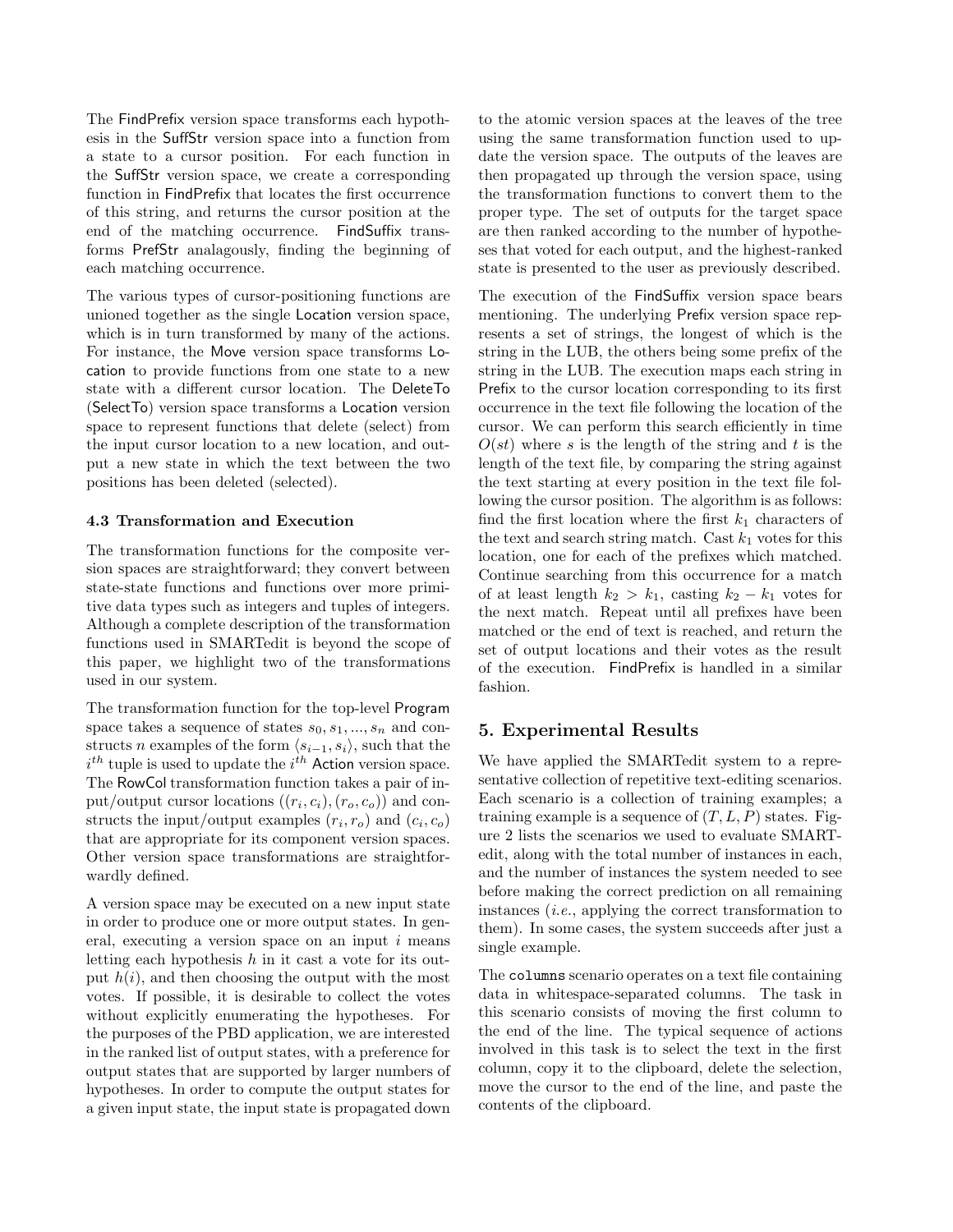| Scenario     | Total $# Exs.$ | $#$ Train Exs. |    |               |
|--------------|----------------|----------------|----|---------------|
|              |                |                | U2 | U3            |
| columns      |                | 2              | 2  | 2             |
| boldface     |                |                |    |               |
| addressbook  |                | 2              | 2  | $\mathcal{D}$ |
| grades       |                |                |    |               |
| commentstyle |                |                | 2  | $\mathcal{D}$ |
| HTML-to-LHFX |                | 2              | 2  | ว             |

Figure 2. List of scenarios used to test the SMARTedit system, total number of examples in each, and number of training examples (for each of three users) required by the system to induce a procedure that makes the correct predictions on the remaining examples.

The boldface scenario has the user take a paragraph of text containing the word "SMARTedit" and boldface each occurrence of that word by surrounding it with the HTML tags <B> and </B>.

The addressbook scenario operates on a text file containing a list of addresses, one per line. The task is to convert each address into a multi-line format suitable for printing on a mailing label by inserting carriage returns at appropriate locations in the address. This scenario is a simplified version of an example used to illustrate the TELS system (Mo, 1989).

The grades scenario operates on a text file containing a list of students and their grades in a class. The task in this scenario is to delete the student name that appears at the end of the line, leaving only the list of grades. The commentstyle scenario operates on a text file containing source code in the C programming language. The task in this scenario is to convert all Cstyle comments into C++-style comments (assuming all comments occur on a single line). The HTML-to-LATEX scenario escapes the angle brackets in HTML formatting tags using LATEX's \$ math mode notation.

These results show that SMARTedit is capable of learning procedures for a variety of text-editing tasks after only a small number of demonstrated examples.

# 6. Related Work

Our version space algebra is related to Hirsh's work on version spaces. For example, Hirsh (1991) studied the algebra of boundary-set representable version spaces. We have extended his work beyond concept learning by allowing any partial order, defining the join operator, and allowing non-BSR unions and intersections.

A different extension of version spaces has been proposed by VanLehn and Ball (1987), for inducing context-free grammars from examples. Since generality is undecidable for context-free grammars, VanLehn and Ball approximate the generality relation using an alternative partial order.

Several prior systems have addressed programming by demonstration (Cypher, 1993) in the text-editing domain. The TELS system (Mo, 1989) learns programs given demonstrations of action sequences; TELS uses a collection of domain-specific heuristics to determine when two actions may be generalized. The Editing by Example system (Nix, 1985) took a different approach and induced a text-editing program using only the initial and final state of the transformation sequence; the system is able to learn a restricted subset of regular expressions.

The Cima system (Maulsby & Witten, 1997) employs a disjunctive rule learner to learn the arguments to an action. Although many knowledge representations suffice for classifying training data into positive and negative examples, they may be useless in acting on a novel example. Cima solved this problem by heuristically preferring rules that more fully describe its behavior on an unseen example. In contrast, SMARTedit's version space algebra approach makes the search bias explicit.

Work on automatic induction of wrappers for information resources (Kushmerick, 1997; Ashish & Knoblock, 1997) also generates procedural knowledge. In particular, the LR wrapper class described by Kushmerick (1997) defines a family of procedures, each of which is equivalent to a sequence of text-editing commands that, for each of the  $k$  attributes to be extracted: moves to the next attribute, selects the attribute's text, and copies it to the clipboard.

Lesh and Etzioni (1995) used version spaces for goal recognition. In the BOCE system, each observed action caused the version space of goals to be updated to contain only goals consistent with the observed actions. The primary difference between BOCE and SMARTedit is that BOCE assumes that actions are modeled explicitly as having preconditions and effects in a STRIPS style; this representation allows BOCE to directly connect actions with their potential target goals. In contrast, SMARTedit learns action sequences themselves, rather than goals.

Langley and Simon (1995) discuss the difficulty of formulating a problem in a representation amenable to classification, identify several domains where nonclassification learning may be applied, and describe a number of early attempts to do so.